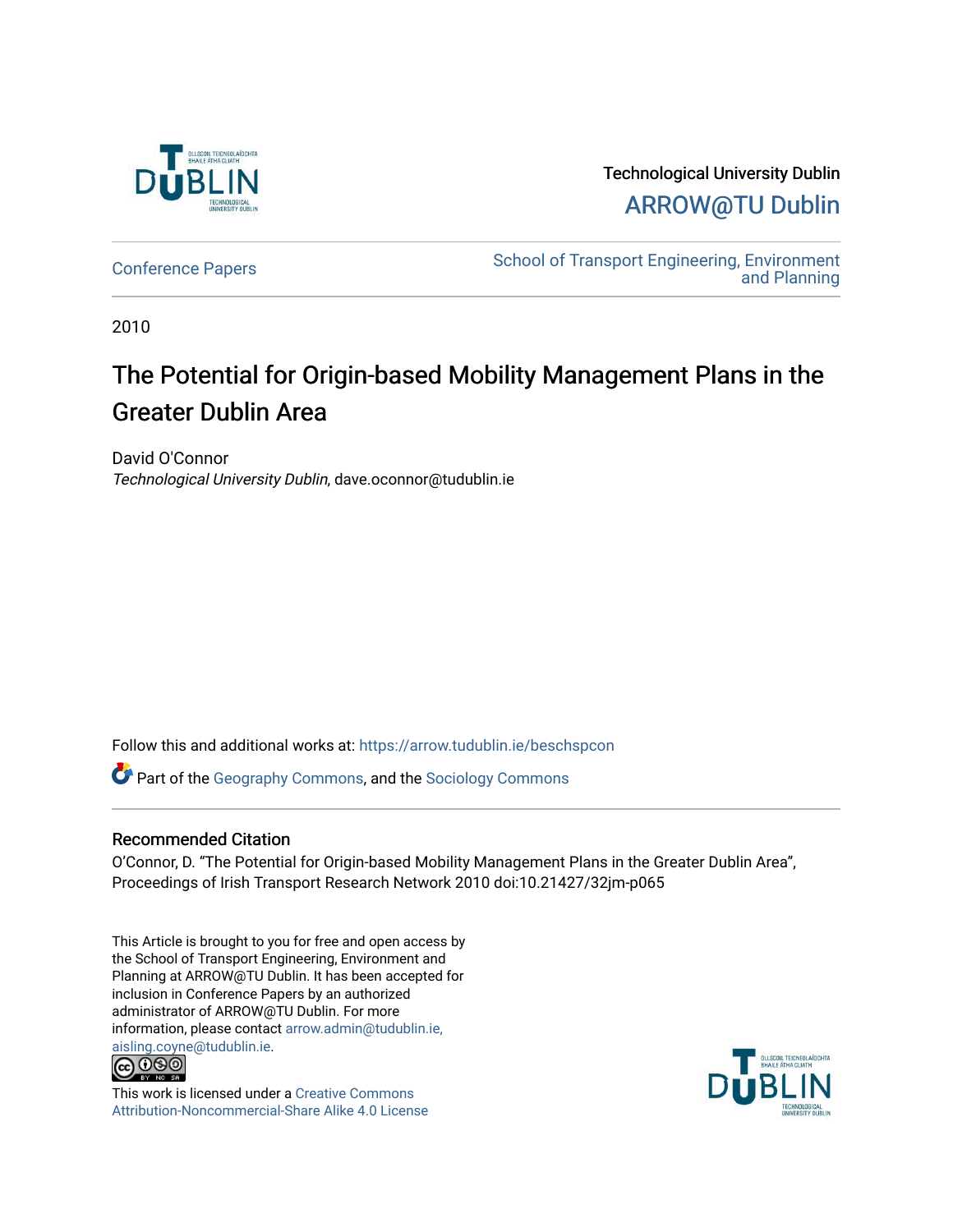## **THE POTENTIAL FOR ORIGIN-BASED MOBILITY MANAGEMENT PLANS (PERSONALISED TRAVEL PLANS) IN THE GREATER DUBLIN AREA**

## **David O'Connor<sup>1</sup>**

1. Lecturer in Transport Planning and Urban Design, School of Spatial Planning, Dublin Institute of Technology, Ireland; email: david.oconnor@dit.ie

#### **ABSTRACT**

Personalised Travel Planning, a form of mobility management planning targeted at the trip-origin (in other words at residential areas), has proved to be a reliable and cost-effective means of reducing car usage in favour of other more sustainable travel forms. These direct-marketing schemes, which target communities with individually tailored travel information materials, succeed in reducing car usage with no investment in hard infrastructure.

The concept, when subjected to rigorous academic and other independent scrutiny, has reportedly achieved consistent mode transfers away from car-usage of five to fifteen per cent. This has often taken place in lowdensity areas of high car ownership rates and results have been maintained over time. In Australia, every major city has commissioned personalised travel planning programmes. In the UK, the government has, on foot of successful pilot studies, recommended the implementation of such schemes across all local authorities. Recently, three "Smarter Travel Town" initiatives in the UK – where suites of "soft" transport planning measures were piloted – suggested that personalised travel planning can be a core and successful component of any such program.

This study seeks to assess the applicability of such concepts within the Greater Dublin Area. Initial evidence suggests the methodology is applicable with potentially high benefit : cost ratios. A pilot survey, undertaken as part of earlier research, revealed that within five selected newly developed areas individuals' response to the concept is comparable, if not more favourable to that revealed in other travel markets. A benchmarking study carried out in Drimnagh during March 2010 – as part of the Dublin City Council Smarter Travel Town bid – demonstrated high levels of community receptivity to such a scheme. The context and revealed market response indicates that such schemes are likely to achieve a successful outcome within Dublin. Indeed, one recent pilot, at Adamstown, yielded very positive results after a thorough programme was piloted to more than 200 households.

Assessment of the initiative in other markets suggests certain cautions. A groundbreaking UK study, "Smarter Choices", which thoroughly assesses all "soft", or behavioural transport planning initiatives in the UK, warns that such initiatives should only be implemented alongside complementary demand-management measures. Otherwise, gains in reduced congestion will only be lost to alternate users not targeted by the scheme. Nevertheless, the evidence suggests that Personalised Travel Planning, when combined with demand management and introduced to areas where available public transport capacity exists, has the potential to make significant impacts on car usage within the Greater Dublin Area.

*Keywords*: Personalised Travel Planning, Smarter Travel, Origin-based Mobility Management Planning

#### **1 INTRODUCTION**

This paper discusses the potential for Origin-based Mobility Management Planning in the Greater Dublin Area. By Origin-based Mobility Management Planning, it is meant to describe noninfrastructural (often described as "soft") measures, which can be applied to residential, or primarily residential areas to reduce the demand for travel and to promote environmentally sustainable travel behaviour. Mobility Management is an attempt at improving mobility by influencing behaviour and for this reason is often classified as a travel behavioural change initiative.

Mobility management has traditionally focused on the trip-end. Recent evidence strongly suggests that the most effective means of achieving sustainable target objectives is by targeting the trip-origin (residential areas). A number of methodologies have emerged based on this principle and some, in particular, have been shown to be very successful in other markets. These approaches, known as Personalised Travel Planning, involve programmes whereby individuals are contacted and provided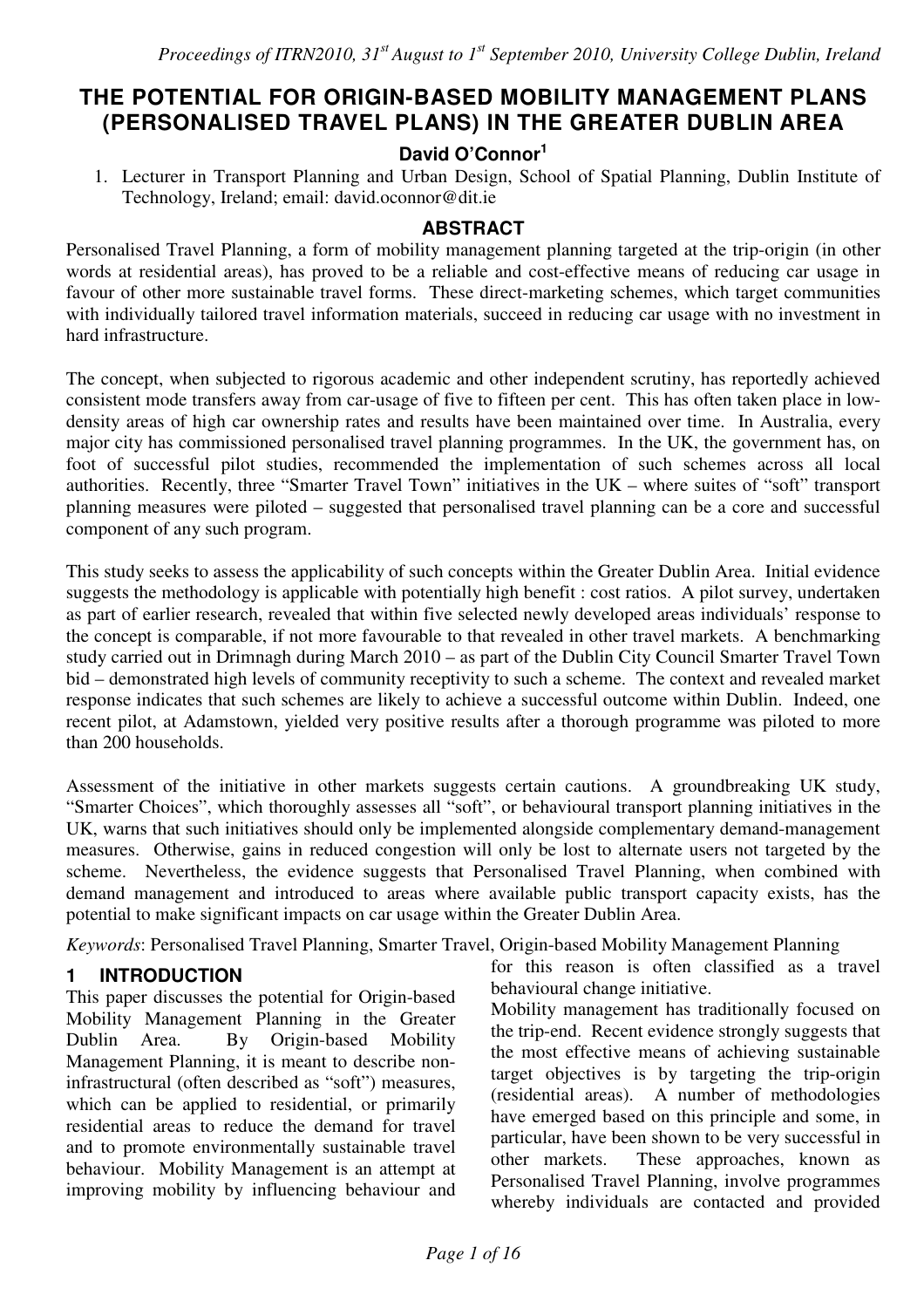with tailored information to assist them in altering their travel behaviour should they so wish.

The first part of this paper describes a recently undertaken benchmarking study in Drimnagh, Dublin. Undertaken in March 2010 its aim was to pilot the initial stages of a Personalised Travel Planning (PTP) program and assess the potential for such a scheme in the area. The second part of this paper looks at the evolution of PTP and appraises the benefits and risks of the methodology as likely to be applied within Dublin.

#### **2 PART I – DRIMNAGH SMARTER TRAVEL TOWN BENCHMARK PTP SURVEY**

During 2010 Dublin City Council prepared a bid to have Drimnagh designated as a Smarter Travel town. Smarter Travel towns are areas where latest practices and investments in sustainable travel are piloted and reviewed. One of the initiatives being explored is a Personalised Travel Plan, whereby local people are encouraged to improve their travel behaviour via direct marketing.

As part of UniverCities (part of the Creative Dublin Alliance) and *Students Learning with Communities* (SLWC) initiatives, DIT School of Spatial Planning agreed to carry out a survey of the local community to gauge interest in and the likely success of such an initiative.

This was a door-to-door questionnaire survey and was carried out by second year BSc Spatial Planning and Environmental Management students during March 2010 as part of the Techniques II – Data Collection & Survey Methods module.

The DIT Programme for *Students Learning With Communities* supports staff and students engaging in community-based learning and research (also known as service-learning), and builds links with communities. *Students Learning With Communities*  involves DIT staff and/or students working with community partners (local groups, not-for-profit organisations, etc) to develop real-life projects. Learning comes alive for the students as they work on these projects with real clients, applying their specialist subject skills, and receiving course credits for their work. The community becomes part of the teaching process and benefits from the students' work. These projects give all participants the opportunity to engage in critical thinking and to develop their social awareness. The Programme for *Students Learning With Communities* ultimately aims to energise participants to work for social change.

### **2.1 Study Area Profile**

The study area is a mature, low-density residential suburb of Dublin. Public transport services to the area are good, including the Tallaght LUAS light rail line and the Crumlin Road QBC. The survey and proposed scheme represents an intervention in a mature low-density residential suburb with relatively high private car mode shares (55% per baseline survey).

The target area is characteristically low-density, fostering high car dependency. Infrastructure and public transport services are notoriously costineffective in such environments. Yet Personalised Travel Planning has been demonstrated to be an effective tool for reducing car dependency and improving mobility with sustained results over time.

#### **2.2 Survey Methodology**

The survey was undertaken door-to-door on Thursday 4th March 2010 between 4PM and 8PM. While most surveys were collected during this period, a small number were collected during the subsequent weekend. Conditions were fair for the duration of the survey.

233 households were surveyed. This represents approximately a 5% sample of the target neighbourhood, which itself consists of 4,780 houses.

The surveys were carried out by 5 teams of two students each. Each team was designated a locality within Drimnagh Integrated Area Plan and required to collect 50 surveys. Group E (Slievenamon) gathered 33 surveys. The localities were discussed with local community representatives at a forum organised by Dublin City Council to make sure that they were a representative sample of the wider area.

## **2.3 About Personalised Travel Planning**

Personalised Travel Planning (PTP) schemes aim to encourage increased cycling, walking and public transport usage among communities. PTP is a direct marketing scheme which targets communities with tailored, individualised information to reduce car dependency and promote public transport and cycling/walking. PTP is best suited to lowmedium-density suburban and semi-suburban residential neighbourhoods, where sustainable travel gains are otherwise difficult to achieve. The proposed PTP in the Drimnagh IAP area can test the methodology with local improvements to cycle / pedestrian infrastructure.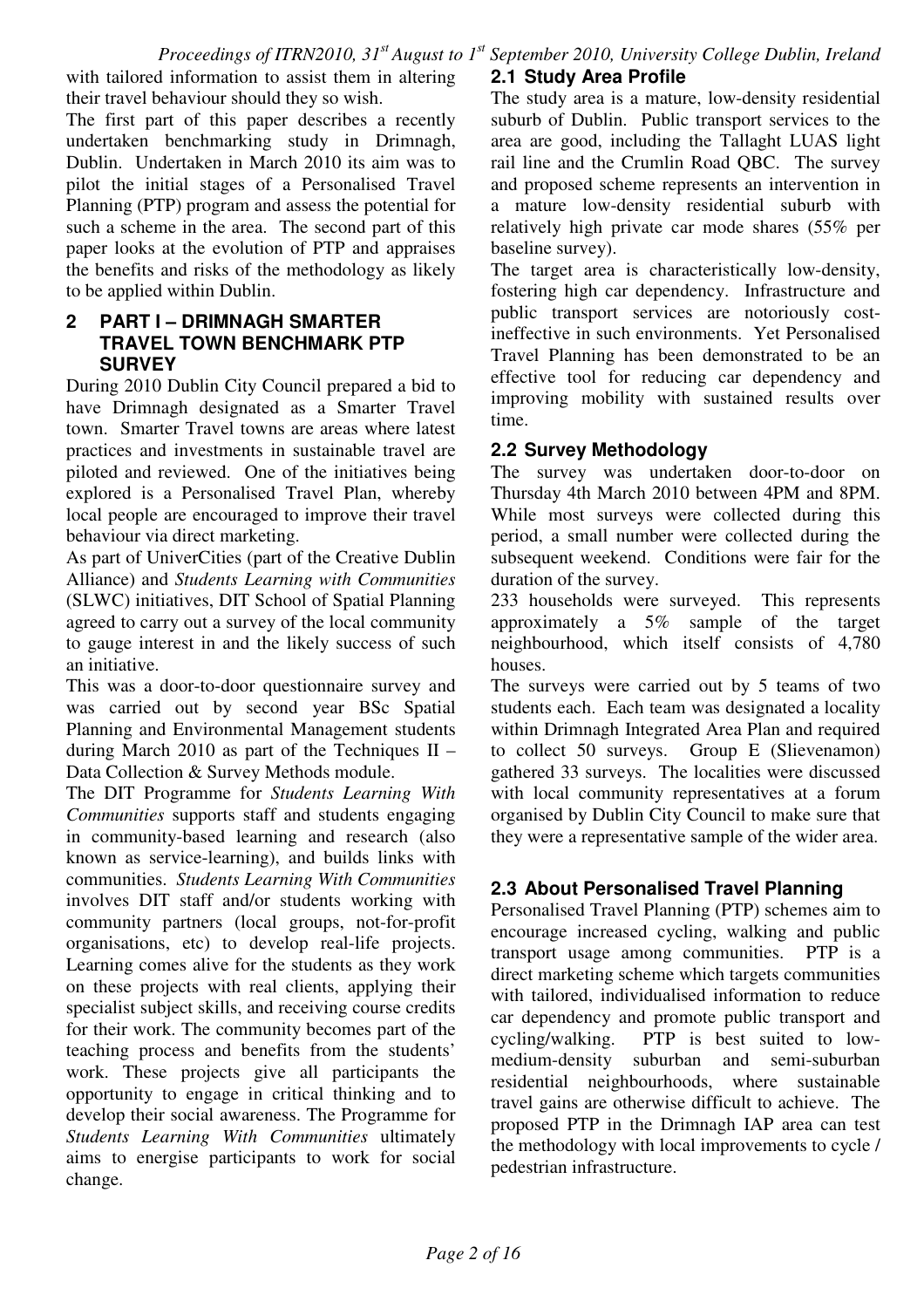Personalised Travel Planning normally comprises a three stage process: -

- Initial benchmark travel survey
- Household Marketing Campaign
- Ongoing travel surveys

The PTP scheme is an awareness raising exercise targeted directly in the community. A benchmark travel survey is carried out to profile existing behaviour and assess the potential for change. An individualised marketing campaign can then deliver tailored information to all households expressing an interest in the scheme. Evidence suggests that through direct marketing awareness raising households will modify their travel behaviour towards more sustainable practices. Ongoing travel surveys are finally conducted to monitor progress and benchmark the performance of the programme.

Various independent UK (UK Dept. for Transport, "Smarter Choices", 2004 / Merseyside Pilot PTP 2009 / Sutton Pilot PTP 2009) and Australian evaluations suggest that PTP typically delivers 5- 15% sustained mode shift away from private car towards walking, cycling and public transport with no required investment in services or infrastructure and also suggest positive cost : benefit ratios. (www.sustrans.org.uk/www.smartertravelsutton.org /www.travelsmart.gov.au)

In planning terms, the benefits of PTP schemes are considered to be threefold. Firstly, Sustainable Communities can be protected and developed fostering improved health; carbon footprint reduction; improved social cohesion. Secondly, Sustainable Transport is a natural aim of the program creating a reduction in traffic levels; public transport mode share increase; increased cycling / walking mode share; reduced car dependency. Finally Sustainable Planning is pursued through finding a cost-effective methodology for reducing car dependency in low / medium-density residential environments.

#### **2.4 Main Survey Findings**

The entire survey, some of which examined variances between areas within the study area, will not be described here. Below, however, are the responses to and analysis of the most pertinent aspects of the survey inquiry. The analysis compares the results with typical or expected results based on benchmarking studies and outcomes from other markets. These outcomes and their limitations will be discussed in greater detail in Section II of this paper (below).



**Figure 1. Mode of travel to place of work or education** 

- 54% of respondents travel to work or education by car
- 10% of respondents travel to work or education by rail
- 11% of respondents travel to work or education by bus
- 9% of respondents travel to work or education by bicycle or foot

Travel behaviour varied quite significantly between localities, with a higher car mode share in Comeragh Road (70%) than Brickfields Park (40%). Not applicables were made up of a relatively high number of taxi drivers and also outof-work people. Rail was highest in Galtymore / Cooley Road (22%) but relatively consistent elsewhere  $(8 - 11\%)$ .



**Figure 2. Distances travelled to work** 

- 12% of respondents travel  $0 2km$  to work or education
- 27% of respondents travel  $2 5km$  to work or education
- 27% of respondents travel  $5 10$ km to work or education
- 34% of respondents travel more than 10km to work or education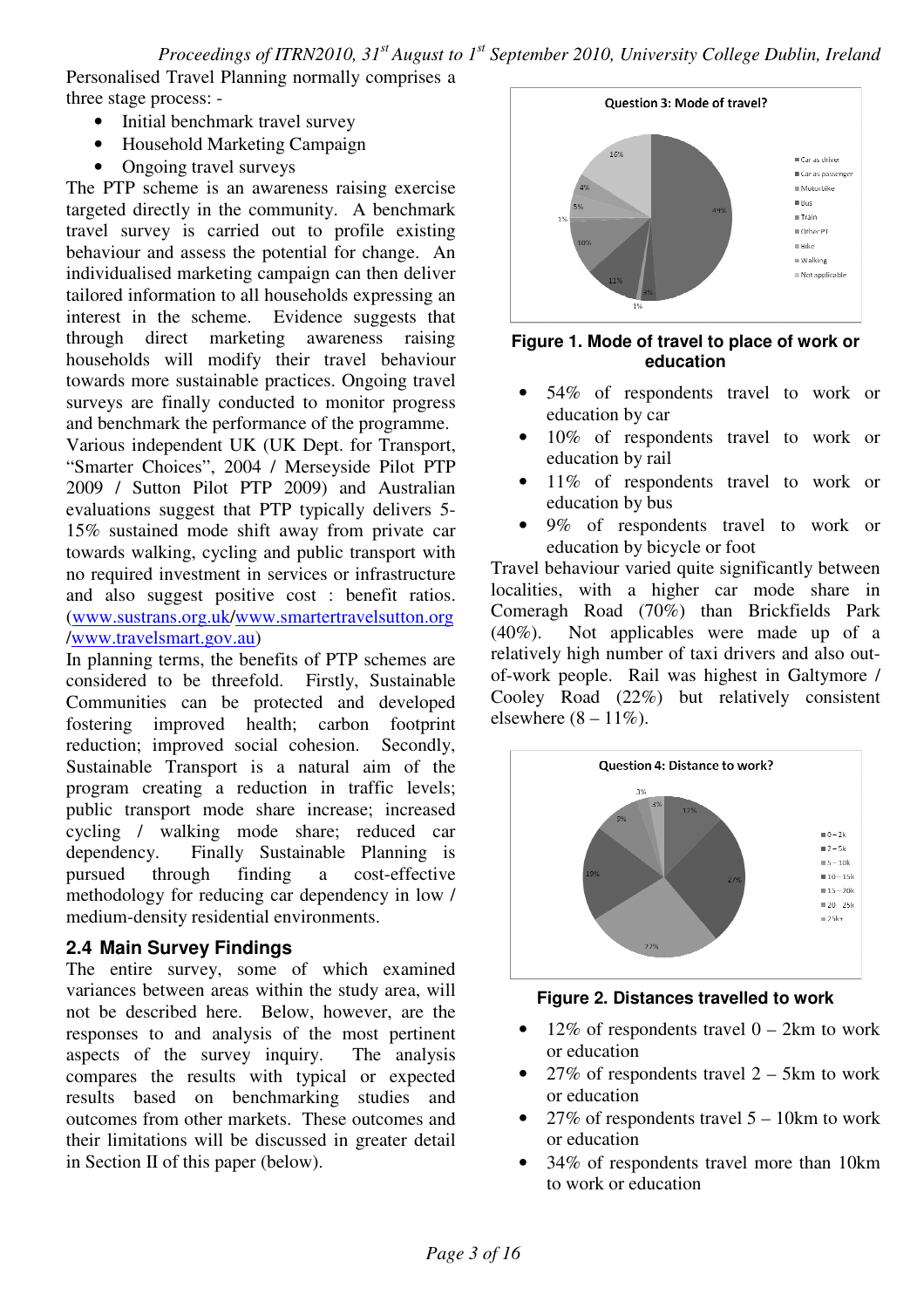Distances travelled to work in the area are relatively high, reflecting perhaps its suburban nature distant from main centres of employment. 39%, however, travel less than 5km and could be targeted for potential transfer to walking or cycling modes.



#### **Figure 3. Time travelled to work or education**

- 21% of respondents travel under 15 minutes to work or education
- 38% of respondents travel  $15 30$  minutes to work or education
- 20% of respondents travel  $30 45$  minutes to work or education
- 21% of respondents travel more than 45 minutes to work or education

Times travelled to work or education could be considered reasonable in the context of the Greater Dublin Area but are nonetheless significant. 41% of respondents take longer than 30 minutes to get to work or education. Long journey times, especially by car, have the greatest potential for mode transfer as people generally value personal time highly.



#### **Figure 4. Reason for car choice**

- 33% of respondents stated they do not use the car on a normal basis
- 20% of respondents stated public transport alternatives are either too poor or absent
- 20% had an absolute necessity to use the car
- 27% stated the car as a preference only

Only 20% had a necessity to use the car. Benchmarked against other markets where PTP schemes have been carried out this is quite a typical situation. Using the PTP methodology a significant percentage of the community (47%) could be targeted for mode transfer. PTP schemes are generally successful where 40% or more have the potential for change.



#### **Figure 5. Willingness to switch to a Public Transport (PT) alternative**

- 27% of respondents stated they regularly use PT
- 33% of respondents stated they were unlikely or very unlikely to opt for PT
- 40% of respondents indicated at least some willingness to opt for PT

Benchmarked against other markets and PTP schemes, a low number of respondents (only 33%) stated they were unlikely or very unlikely to opt for PT. This is again encouraging for PTP within Drimnagh. Using the PTP methodology a significant percentage of the community (40%) could be targeted for mode transfer specifically to PT. This does not include potential for transfer to non-motorised transport, which often is the highest beneficiary of changed behaviour.



**Figure 6. Willingness to participate in a Personalised Travel Planning (PTP) scheme**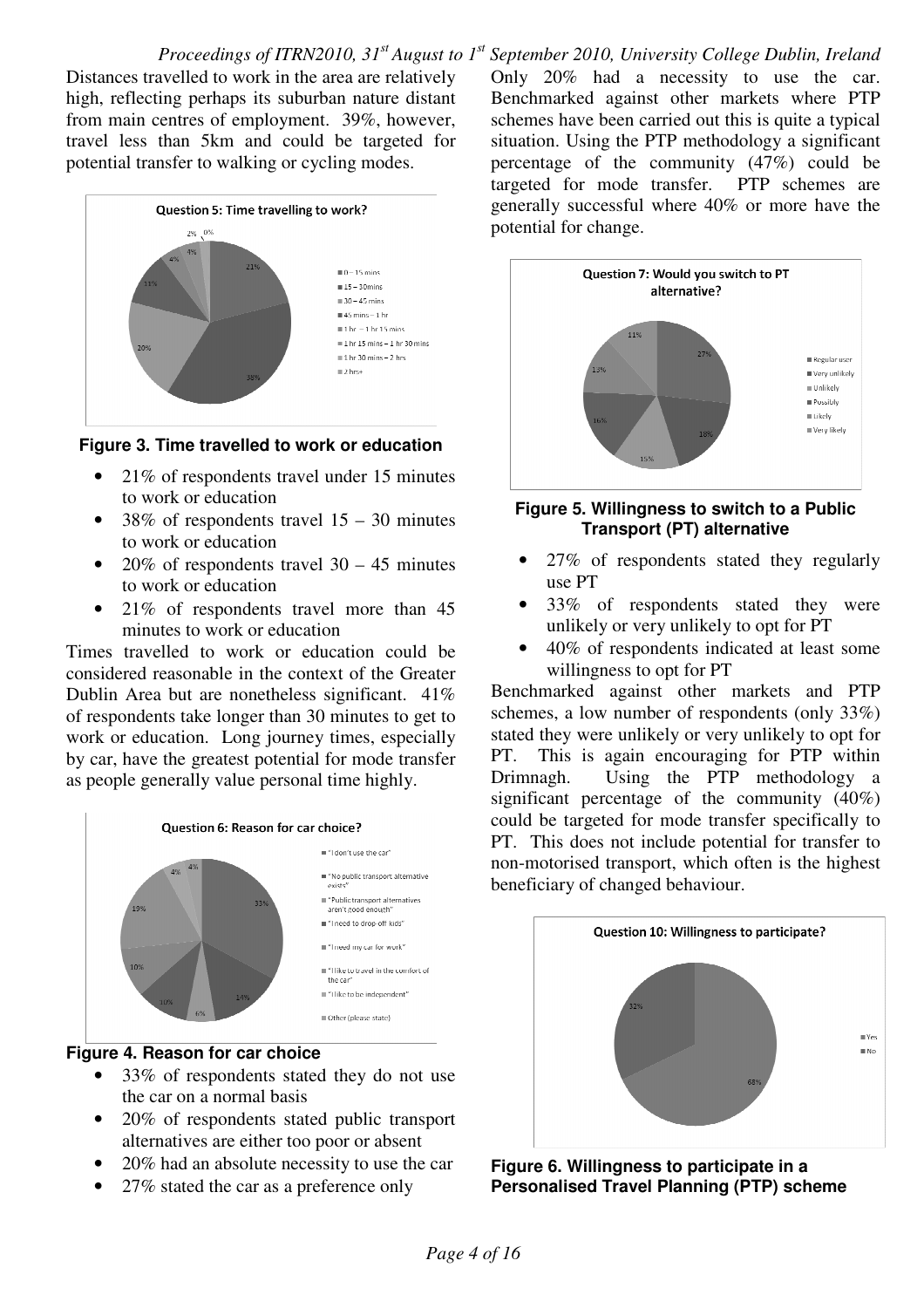- 68% of respondents stated a willingness to participate in a PTP scheme
- 32% of respondents stated no willingness to participate in a PTP scheme

Each respondent had the PTP Concept briefly explained to them. On the basis of this they were asked if they would be willing to participate in such a scheme if carried out in their community. Over two thirds of the surveyed community indicated a willingness to participate. The response rate varied greatly between localities (see appendix), with a very positive response in Comeragh Road (78%) and less so in Brickfields Park (47%).

Benchmarked against PTP surveys in other markets, both within the Greater Dublin Area (GDA) and internationally, this is a very high positive response rate (68%). Similar surveys within the GDA have yielded a positive response rate of 52-64%. The premium achieved in Drimnagh may be as a result of strong community cohesion mixed with recent participatory planning and outreach activities by Dublin City Council. PTP schemes in other markets have proven successful where 45% or more have indicated willingness to participate.

#### **2.5 Other PTP Pilot Initiatives in the Greater Dublin Area**

A similar study to Drimnagh was carried out in Glasnevin during 2009, also by students of the BSc in Spatial Planning at DIT. Glasnevin is a similarly structured neighbourhood to Drimnagh with a lowdensity residential profile. The study revealed very similar results to Drimnagh and will not be discussed in-depth in this paper. Car mode share was 62%. "Potential for change" levels of up to 51% were recorded and a "willingness to participate" response of 64% was returned.

In order to understand people's likely responses to a PTP in newly developed areas, a household survey was undertaken in five framework development areas within the GDA during 2006. The aim of the survey was to assess the potential demand for Personalised Travel Planning within such areas. Surveys took place within the following areas: -

- Pelletstown
- Cherry Orchard
- Tyrrelstown
- Ongar
- Smithfield

Each of the above are recently occupied areas developed on the basis of framework development plans. They represent a reasonable distribution in terms of city centre / brownfield / greenfield and inner/transitional/outer locations. A number of them also have developer-funded public transport service agreements, the most successful of which is Pelletstown, where the developer has funded the extension of an existing route into the site with a 10-minute headway.

Surveys were hand-delivered to household letterboxes. A stamped addressed envelope was enclosed to encourage a good response rate. Survey distribution was done in the evening time so that it was possible to tell whether houses were occupied or not.

220 surveys were distributed. 64 surveys were returned. This represents a response rate of 29 per cent, which is considered reasonable in survey response terms. Each survey queried the behaviour and opinions of up to two adults within each household. In total, then, 115 individual responses were received. While this is a relatively small sample size, given the resources, timeframes and scope of this thesis dissertation a larger sample was impractical. However, the response may be considered significant enough to be considered as a robust pilot study into Personalised Travel Planning within new framework development areas.

Responses were good from four of the five areas. Only Smithfield returned a low response (4 surveys returned out of 40 issued). This may be attributable to the fact that no door letterboxes were available and it was not possible to establish clearly whether homes were occupied or not.

The survey objectives were four-fold. Firstly, a number of questions were put to profile the respondents. Secondly, a number of questions were put to establish existing behaviour. Thirdly, a number of questions were put to establish the Potential for Change of the respondents. Finally, respondents were asked directly whether they would be willing to participate in a Personalised Travel Planning programme.

Respondents comprised a typical profile of newly developed areas, with a high level of professional employment and reasonably high-income levels. It was interesting that only 7 per cent of households did not possess a car. Given the large size of houses, it is likely that many of the households contained families.

61 per cent of respondents travelled to work by car. 22 per cent used public transport, while 6 per cent walked or cycled. 24 per cent of respondents travel a distance of under 5 kilometres to work. 87 per cent of respondents take less than one hour to travel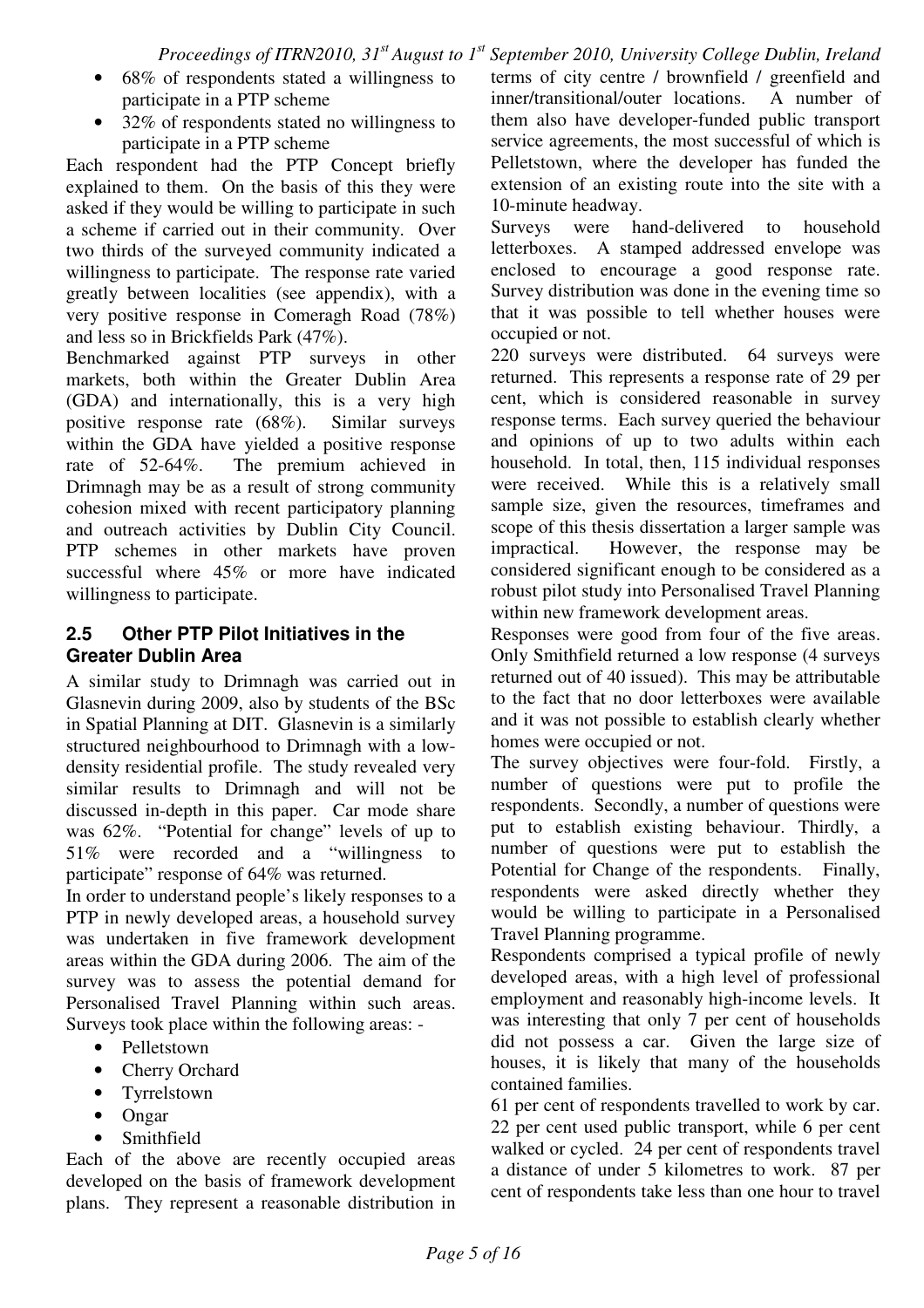to work. Similar profiles to those undertaken within the base survey were observed. One notable difference is the significantly lower level of carusage from Pelletstown. While the sample size is much smaller, this would suggest that the recently improved bus and rail services are having some effect.

The main reasons given for car usage were lack of realistic alternatives. Half of the respondents indicated that if a realistic alternative was available they would consider using it. Also, the proportion of respondents who had an identifiable reason for car-dependency other than lack of choice was very low (20 per cent). A further 10 per cent chose car travel based on personal preference. These may or may not be categorised as having potential for change. Either way, the survey indicates that the Potential for Change could be between 49 per cent - 59 per cent. This is higher than what is normally recorded within other markets, where 40 per cent is considered a typical response rate.

Peoples opinions of service levels were relatively benign, with reasonably high levels of approval for public transport quality as well as the quality of facilities for cycling and walking. There was a clear and (somewhat contradictory) disapproval of the level of available alternatives within the local area. The lowest level of disapprovals came from Pelletstown and Ongar, both areas where recent high-frequency bus services were put in place.

When asked directly whether or not respondents would like to participate in Personalised Travel Planning, 52 per cent said yes. This is a slightly higher rate than is generally experienced from pilot studies in other markets where interest levels of 40 - 50 per cent are considered typical. This is an encouraging indicator given a number of factors. The respondents were given a very brief written explanation of what Personalised Travel Planning involved. Respondents had just completed a questionnaire and therefore may have been affected by survey-fatigue. Respondents would also have been unaware of the strong incentivisation typically associated with Personalised Travel Planning initiatives.

Some level of skew may exist, however, given that the overall response rate was 28 per cent. Respondents may have an inherent interest in or be biased towards the concept. Such potential for artefacts are inherent in all surveys and equivalent effects are likely to be present in comparable surveys in other markets, so it is likely that the positive response can be interpreted as significant.

The survey undertaken was a small sample size, which is understandable given the scope of the study. However, it is considered large enough to form a robust pilot survey and it should be noted that pilot surveys have played a significant role in the evolution of Personalised Travel Planning programmes.

Observed behaviour from the survey was broadly in line with what had been recorded in the same areas in 2002, although the sample size restricts the level of significance that can be attached to such results. Whereas, for example, in the 2002 survey 63% travelled to work by car across the five study areas, in the 2005 survey 64% travelled by car.

Overall, the results are generally positive towards the concept of Personalised Travel Planning. The Potential for Change and Willingness to Participate, two key factors in the success of Personalised Travel Planning, measured higher than what is typically achieved in other markets where the scheme has been successful. While the overall sample was small the results are favourable towards the concept and would indicate, at least, that further more in-depth market research is worthwhile.

An important recent pilot study has been undertaken by South Dublin County Council at Adamstown (South Dublin County Council, 2010). A full PTP scheme was carried out targeting 213 households. Door-to-door contact was made with 84% of participants and car use in the area is 62%. Over the course of the study 59% of respondents said they had made some behavioural changes with 35% saying they would maintain their behaviour on a regular basis. The scheme incorporated many typical PTP measures including travel packs, pedometer challenges (considered to be one of the most successful components), door-to-door visits by representatives of the scheme and sample public transport tickets. The scheme, while relatively small in nature, is the first fully executed PTP exercise in Ireland. The result of the scheme appears to be exceptionally high and corroborate the results of pilot benchmarking exercises described above. This is an important development as it provides further vital evidence that PTP can deliver a high return on investment in the Dublin context (South Dublin County Council, 2010).

Results of benchmarking schemes in Drimnagh, Glasnevin and several new framework areas in the GDA have suggested strongly that PTP programmes are likely to exceed the results returned from other markets where the methodology is well established. The Adamstown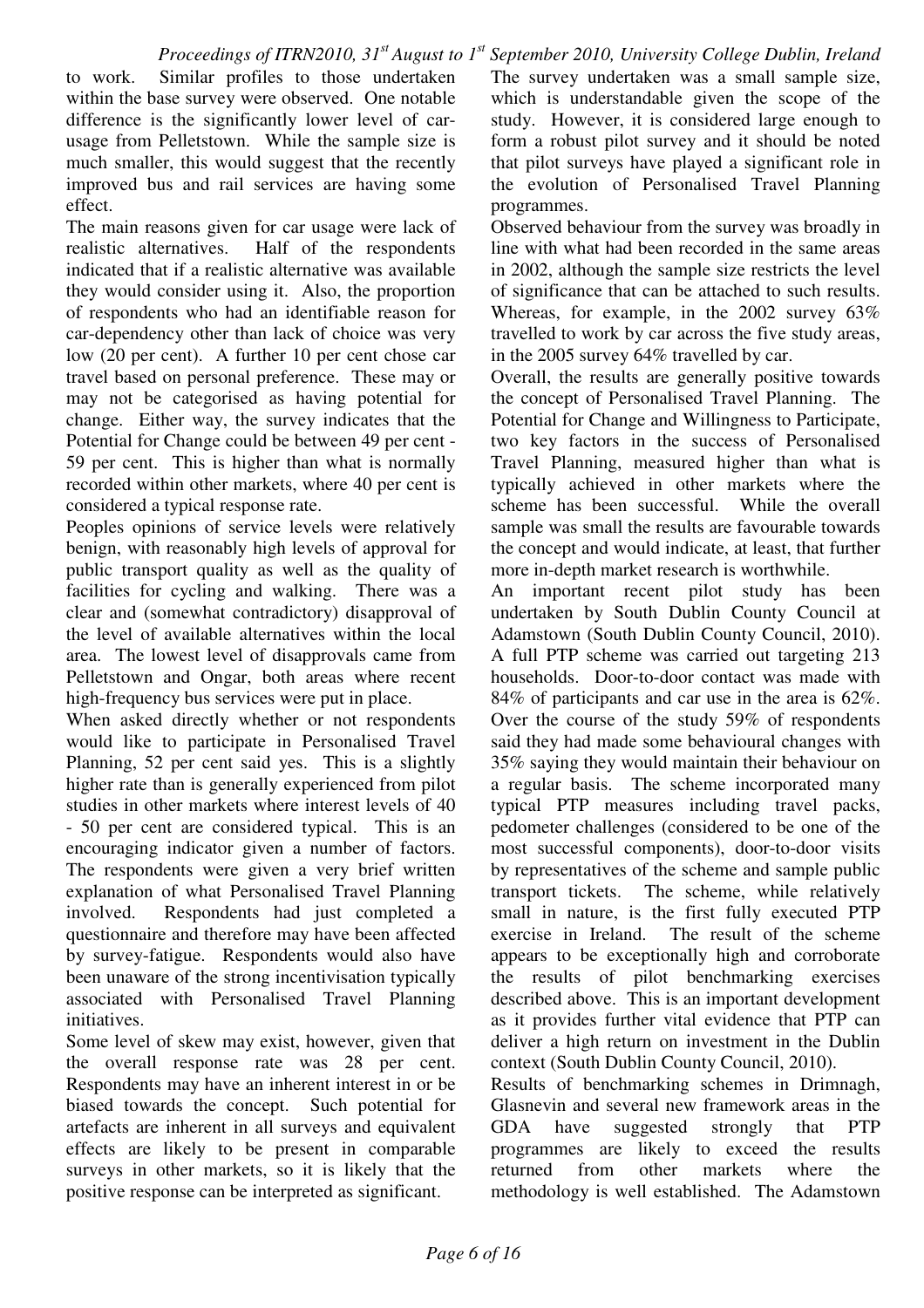exercise provides the first hard evidence that this may indeed be so (South Dublin County Council, 2010).

#### **3 PART II - A REVIEW OF PERSONALISED TRAVEL PLANNING PROGRAMMES INTERNATIONALLY**

## **3.1 Introduction**

Personalised Travel Planning initiatives are becoming increasingly widespread and the extent to which they are being analysed and debated is similarly increasing. While the earliest studies were undertaken in Germany its widest application has probably been in Australia where it has been deployed at a reasonably large scale (Brog, 2005).

In the UK the environmental transportation consultancy, Sustrans generated interest in the topic by undertaking a number of small scale studies in Gloucester and Frome in 2001 (LTT, 2005a). This led to the Transport for London Travel Options initiative, which aims to provide easy access to local travel information. A Transport for London Personalised Travel Planning initiative involving 4,000 households was undertaken in 2001, while the Living Change scheme by the Scottish<br>Executive also involved 4,000 households Executive also involved 4,000 households (Department for Transport, 2004a). A Department for Transport programme of 14 pilot projects was also undertaken across the UK including target areas of up to 18,000 residents in some cases (Department for Transport, 2005a). The Smarter Choices study provides in-depth assessments of a sample of Personalised Travel Planning initiatives and some overview of the majority of those that have taken place.

More recently, the Department sponsored three "Smarter Travel" Towns, Peterborough, Darlington and Worcester. The Smarter Travel Towns piloted a suite of behavioural travel planning measures including personalised travel planning. The results from some of the towns have recently been published and high rates of return, in terms of mode transfer, were recorded, especially for PTP initiatives (Department for Transport, 2010).

There is also considerable case study material from Australia and other markets from the various consultants behind each scheme (www.patrec.org; www.socialdata.com.au; www.sustrans.org.uk).

## **3.2 Fremantle, Australia**

A Personalised Travel Planning scheme using the Travelsmart methodology was undertaken in Fremantle, Western Australia (Socialdata, 2003b).

A final report including evaluative data was published by the Department of Planning and Infrastructure in October 2004. The scheme was directed at a total of 17,000 residents representing 71 per cent of the population of this suburban city within the Perth built-up area.

The results of the evaluation survey declared a 12 per cent reduction in car-as-driver trips, a 13 per cent increase in public transport trips, a 25 per cent increase in walking trips and a 38 per cent increase in cycling trips. Overall, the total private car mode share reduced from 75 per cent to 70 per cent while alternative modes of transport increased from 25 per cent to 30 per cent.

Following the initial contact phase, households were segmented into Regular User (25 per cent), Interested (48 per cent) and Not interested (27 per cent). During the scheme a total of 4,901 households expressed an interest in receiving information. A total of 3,500 travel packs were distributed.



Figure 7.Segmentation of Fremantle Surveyed Households (www.socialdata.com.au)

As part of the scheme 143 bus stop specific timetables were devised and distributed to households. Other marketing materials distributed included: -

- A local area access map, showing bus stops, walking and cycling routes and local facilities
- Tickets and fares guide
- Bus stop specific timetables
- Standard timetables
- How to save money with Transperth Brochure
- Accessible travel brochure
- Brochures on cycling
- Cycle route maps
- Discount card from 4 local bike stores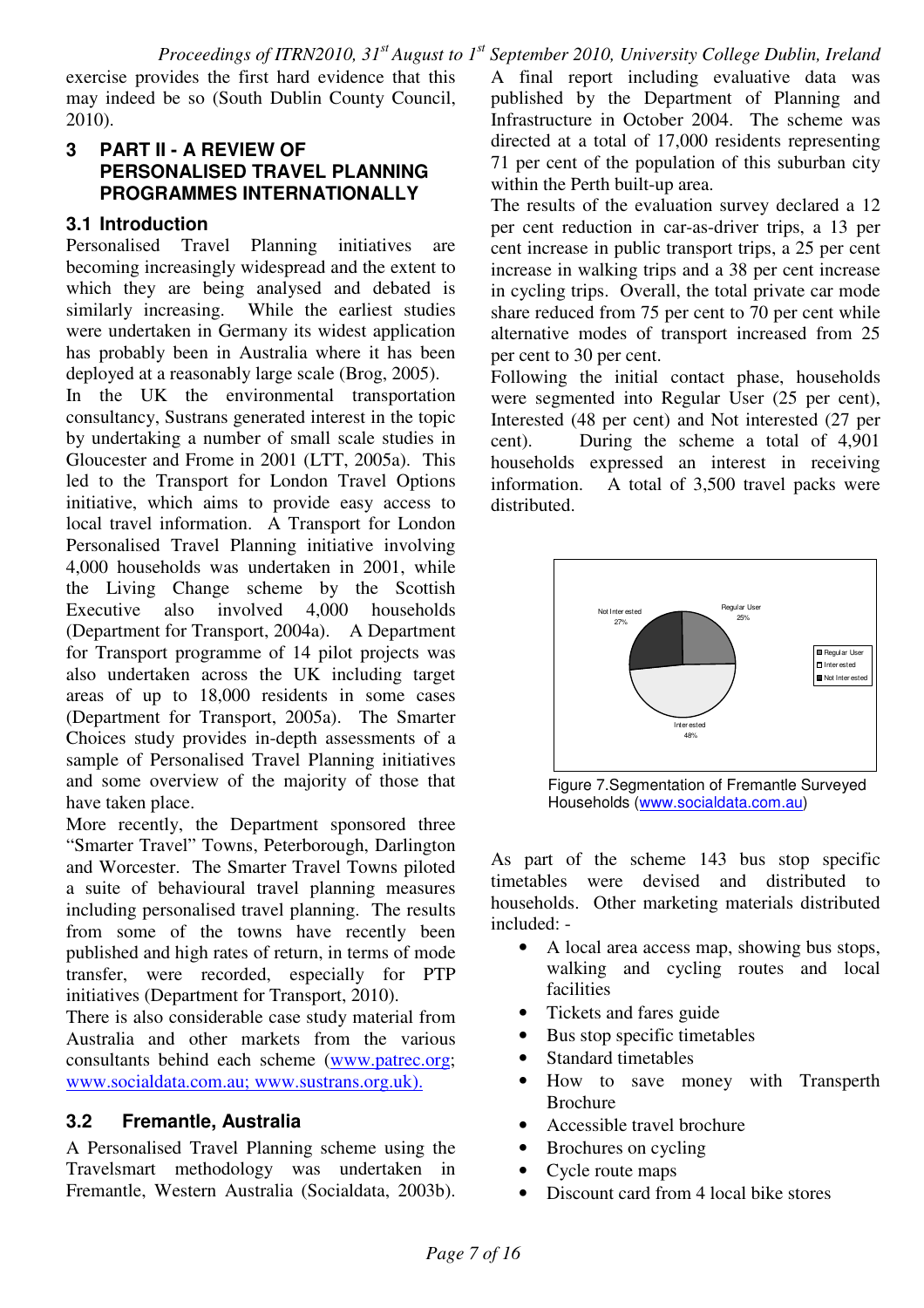- Guide to walking
- Walking maps and local walking event information
- Travel in Perth: facts and myths brochure

Of those who cited themselves as Regular users of an existing alternative to the car, 1,493 households or 84 per cent declared themselves interested in receiving further information. The remainder 276 were issued with a reward travel pack in line with the principles of the Travelsmart scheme.

Those regular users who expressed an interest, along with the Interested population segment were issued with service sheets to define what areas they were interested in receiving information. 11 per cent requested public transport-only information. 11 per cent requested only walking and cycling information. 78 per cent requested information pertaining to two or more modes. In total 65,000 items of information were issued. Much of this was issued by mail, but over 3,000 travel packs were distributed by bicycle couriers. According to the report, the wallet sized personalised local timetable proved to be the most popular item overall.



**Figure 4.2: Potential for Change among Surveyed Users in Perth, Australia (source: www.socialdata.com.au)** 

#### **3.3 Smarter Choices – a Comprehensive Review of Behavioural Transport Planning in the UK**

The Smarter Choices - Changing the Way We Travel study represented a watershed in thinking within the UK towards Personalised Travel Planning and other behavioural travel planning measures (LTT, 2004a; Department for Transport, 2004a). Firstly, based on a comprehensive and exhaustive assessment of travel planning initiatives, the report concluded that significant mode transfers were attributable to behavioural travel planning and that they were cost effective. Secondly, the report was influential in kick-starting a range of centrallyfunded initiatives, including Personalised Travel Planning ones. It further led to the introduction of behaviour-side initiatives into transport policy, again, including Personalised Travel Planning ones (LTT, 2005a; Department for Transport, 2004b; 2005c; Wilson, 2005).

The Smarter Choices report forecasts that, with a coordinated and integrated introduction of travel planning measures as appropriate, a reduction in peak period urban traffic of about 21 per cent could come about. According the study, the cost of implementing such "soft" initiatives is about 1.5p per kilometre; whereas the estimated benefit to the economy per 1km of congestion removes is 15p. Thus every £1 spent on well-designed soft measures could bring about £10 of benefit in reduced congestion alone.

As regards Personalised Travel Planning, Smarter Choices was no less thorough than with the assessment of other measures. Smarter Choices looked at all of the initiatives carried out within the UK and the bulk of those carried out in other markets. Notwithstanding some reservations about the independence of the evaluative process utilised within Personalised Travel Planning, Smarter Choices concluded broadly that Personalised Travel Planning had potential to deliver significant mode transfer and represented value for money: -

> …results so far available suggest that Personalised Travel Planning may lead to reductions in car driver trips of 7-15 per cent amongst targeted populations in urban areas.

According to the study a coordinated delivery of soft-factor interventions could lead to a reduction in peak hour traffic of about 21 per cent. The Smarter Choices report concluded overall that any such behavioural initiatives should not be implemented in isolation of a complementary set of demand management measures.

> These projected changes in traffic levels are quite large (though consistent with other evidence of behavioural change at the individual level), and would produce substantial reductions in congestion. However, this would tend to attract more car use by other people, which could offset the impact of those who reduce their car use unless there are measures in place to prevent this.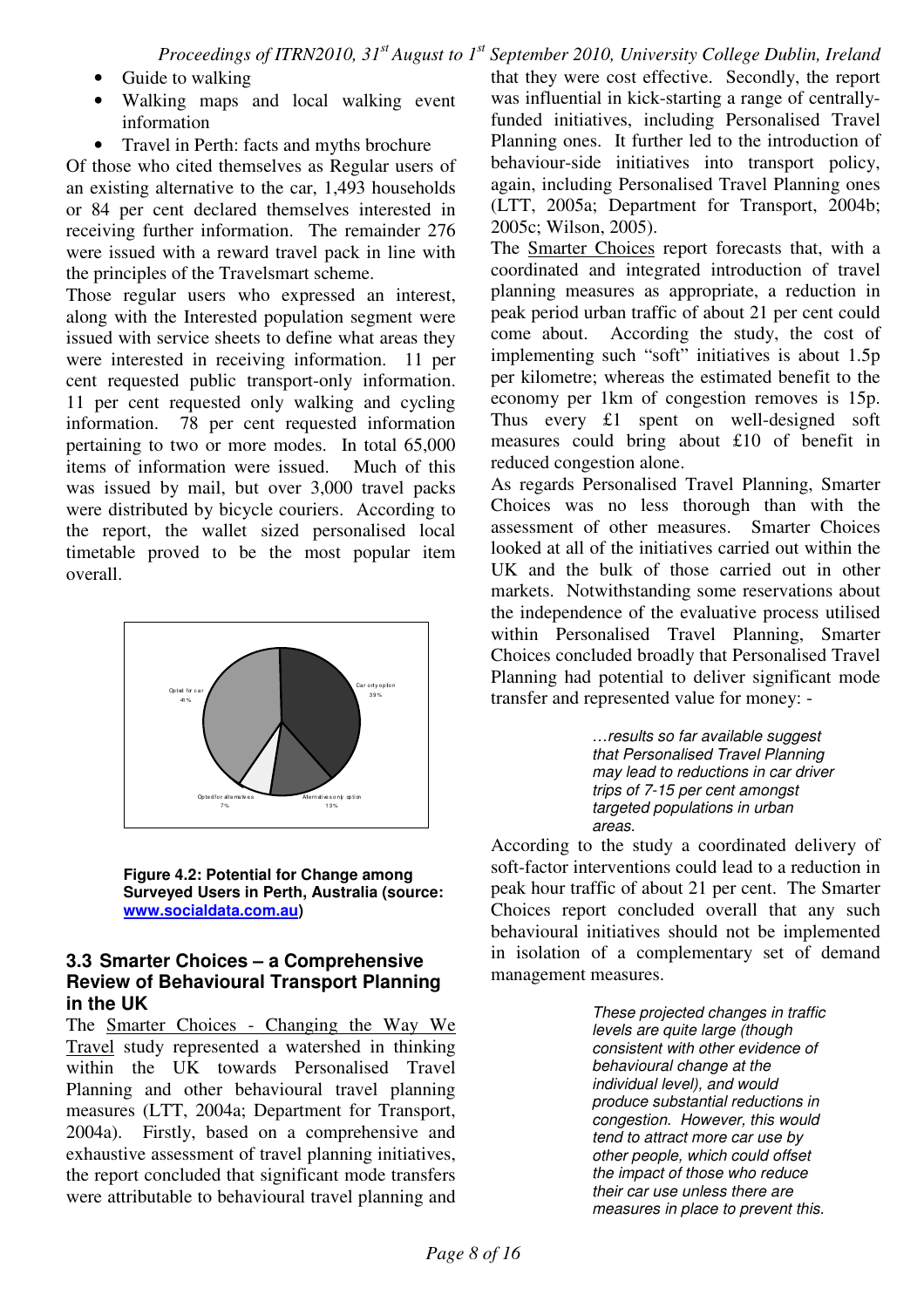*Proceedings of ITRN2010, 31st August to 1st September 2010, University College Dublin, Ireland* Therefore those experienced in the implementation of soft-factors locally usually emphasis that success depends on some or all of such supportive policies as reallocation of road capacity and other measures to improve public transport service levels, parking control, traffic calming, programmes. The programmes could benefit by a higher level of third party independent evaluation, a principle conclusion of the Smarter Choices report. Nevertheless, the conclusion of the Smarter Choices report is that: - Bearing in mind these issues of data validity, (which, incidentally,

may also apply to a greater or lesser extent to the monitoring of other soft factors), results so far available suggest that personalised travel planning may lead to reductions in car driver trips of 7-15 per cent amongst targeted populations in urban areas (according to trials in Germany, Australia, USA and the UK), with rather lower reductions in car driver trips (2-6 per cent) reported from a smaller number of more rural trials.

#### **3.5 Alternative Approaches to Evaluation**

The conclusions of the Smarter Choices report while positive, given its thoroughness and strong empirical approach, are not without significant caveats. In the first instance the report is very conclusive that "soft" measures are likely to be of no material benefit unless accompanied by meaningful "hard" measures, in the form of a complementary programme of demand management, service level improvement or other investment in planning and infrastructure. It also iterates strongly that evaluation should be undertaken independent of the lead-implementing agents. This appeal for an objective and independent auditing process is a strong theme in the Personalised Travel Planning debate in Australia. Other concerns have also been voiced as to the validity of claims made by Travelsmart proponents (Morton et al, 2005; Richardson et al, 2005b; Stopher et al, 2005b).

It may be tempting to suggest that the enthusiasm with which Travelsmart has been adopted as a core part of national and regional travel policy is in itself an indicator of success. Travelsmart initiatives have now been adopted in all major cities in Australia with funding assistance from central government (Morton et al, 2005; www.travelsmart.com.au). Some commentators, however, have raised concern that Personalised Travel Planning schemes are seen as "something for nothing" whereby, at relatively low cost, transport authorities can achieve meaningful dents into car mode shares without any investment in infrastructure or services (Morton et al, 2005). The

Personalised Travel Planning programmes as any other behaviour-side transport planning measure.

Such an approach is equally likely to apply to

levels.

pedestrianisation, cycle networks, congestion charging or other traffic restraint, other uses of transport prices and fares, speed regulation, or stronger legal enforcement

#### **3.4 Evaluation of Personalised Travel Planning Initiatives**

The Smarter Choices report points to a number of areas of concern facing Personalised Travel Planning evaluation. Firstly, differing methodologies have been developed that have all been categorised as Personalised Travel Planning in one form or another. However, the differing systems have inherently different evaluation frameworks. This affects the extent to which such results can be compared. Nevertheless, quantitative and subjective assessment of the results combined with the methodological framework strongly indicates that those initiatives based on individualised marketing tend to be the more successful. While the Smarter Choices report concludes that merit is to be found in Personalised Travel Planning in general, it is implicit that individualised marketing programmes have a wider applicability and have, thus far, demonstrated higher success rates.

A further issue that arises is one of objectivity. Most evaluation is carried out by the first party consultants themselves. Certain consultants have also been decidedly evangelical about, particularly, individualised marketing programmes. These programme reports are often published freely on the internet as part of the scheme. This no doubt contributes to the public awareness of the programme, an inherent element within the methodology itself. It also makes a lot of data readily available for assessment. Nevertheless, there is a clear need for objective criticism of the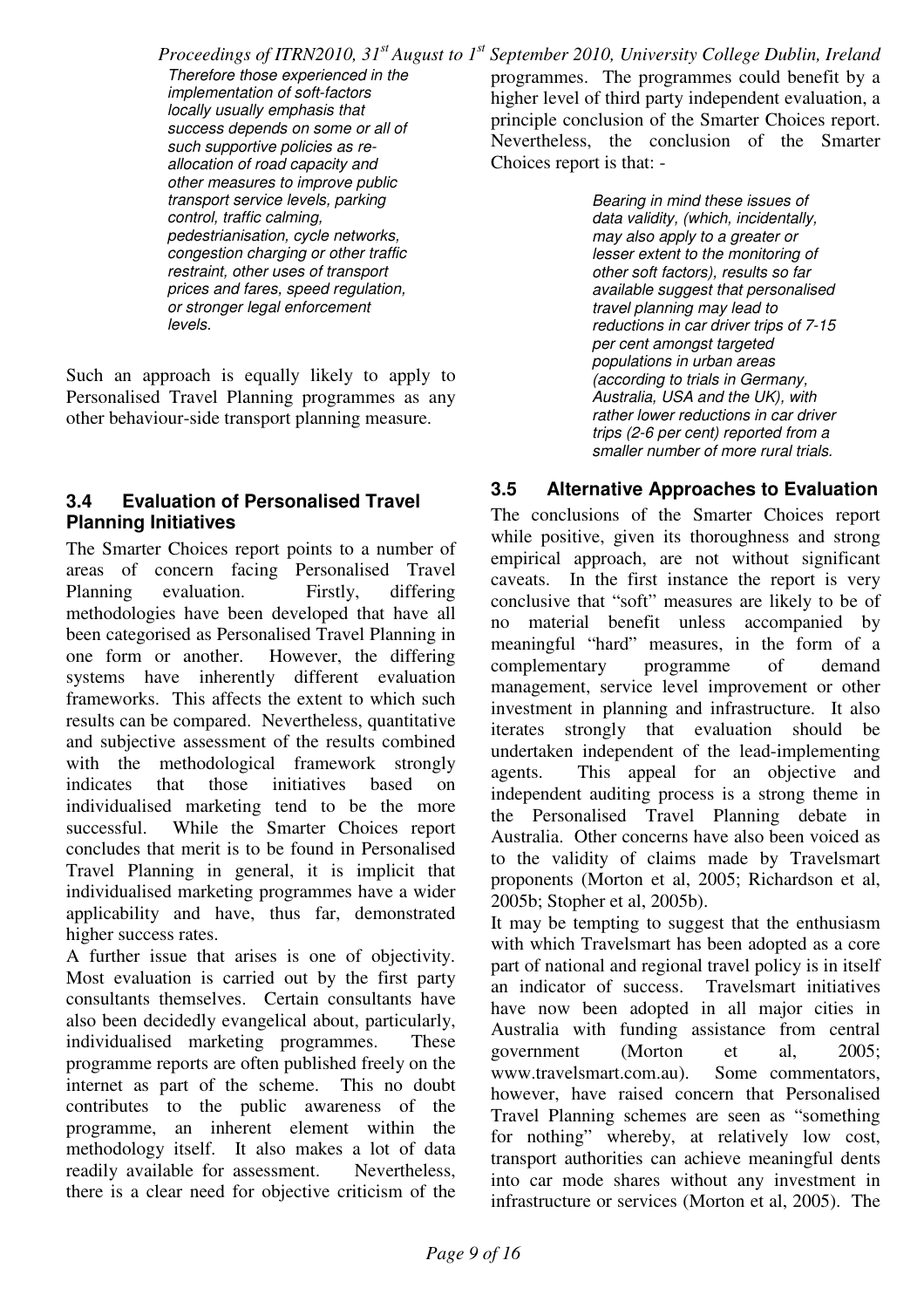implicit suggestion here is a shifting of responsibility from the agencies responsible for transport planning onto the users of transport services.

This seems a highly plausible concern and theory dictates that any such gains would quickly be negated in any instance as alternate travellers use up whatever road capacity was freed up by the Personalised Travel Planning programme. In this instance the warnings of the Smarter Choices report authors are reinforced and it must be strongly put forward that Personalised Travel Planning should form part of an integrated transport strategy that involves infrastructural, operational as well as marketing components.

Morton and Mees, in particular, challenge the validity of the Travelsmart claims (Morton et al, 2005). In a considered analysis of the psychology of Personalised Travel Planning participation the potential for data contamination is highlighted. In the target sample groups, the authors point out there are a number of inherent conflicts of interest that may skew the data and lead to false results. The results of the scheme are based on certain predications, the main one being that "public transport is better than I thought it was once I tried it". But there are also certain expectations of the initiative and likely respondents often act as "good subjects", or ones who wish either to impress or have a personal interest in a positive outcome. This leads to what are known as "artefacts", another way of saying a "self-fulfilling prophecy", whereby the observation of a study group itself alters the likely outcome of the study. These are important concerns and there is some evidence to suggest that they are occurring phenomena within the Travelsmart framework. These are also, however, concerns that ought to be associated with any sampling study and their discussion only underlines the importance of considering them in relation to Personalised Travel Planning studies. The authors correctly conclude, however, that objective, independent evaluation is the only framework within which Personalised Travel Planning can be assessed.

A number of other studies have expanded on this theme and examined ways in which Personalised Travel Planning can be independently audited (Richardson et al, 2005b; Stopher et al, 2005a; 2005b). One particular approach is the use of panels in scheme assessment. A popular methodology within public transport market analysis, panels are based on a targeted sample

study group who are invited to act as respondents over a long time-frame. New members are coopted onto the study group as old members decide to leave, thereby ensuring a reflection of the sampled population. In this way, the impacts of schemes can be studied in considerable detail. The panel approach has limitations, most particularly in relation to the size of the sampled population and the obvious risk of participation itself leading to skewed results through enhanced involvement and awareness.

An alternative approach is the use of corroborative evidence to validate Personalised Travel Planning initiatives. A study in Darebin, Melbourne used a combination of background data sources to verify results of a local Personalised Travel Planning initiative (Stopher et al, 2005b). The corroborative evidence confirmed mode transfer rates close to what the Personalised Travel Planning evaluation study itself revealed. Traffic count data indicated a 3 per cent reduction in car trips within the study area. Ticket validation data, recorded by individuals boarding public transport using smartcards revealed a 4/5 per cent increase in boardings. A similar rise in ticket sales was recorded in information also received from the local transit authority. Finally, independently monitored customer satisfaction surveys showed a 3 per cent increase in public satisfaction with local transit services.

| Table 5.1: Darebin Corroborative Evidence |  |
|-------------------------------------------|--|
| (Source: Stopher et al, 2005b)            |  |

| Data Source Impact  |            | Effect            |
|---------------------|------------|-------------------|
| Traffic             | $-3%$      | Reduction in car  |
| Count Data          |            | trips             |
| <b>Ticket</b>       | $+4\%/5\%$ | Increase in       |
| Validation          |            | passenger         |
| Data                |            | boardings         |
| <b>Ticket Sales</b> | $+4\%/5\%$ | Increase in sales |
| Customer            | $+3%$      | Increase in       |
| Satisfaction        |            | satisfaction with |
| Survey              |            | transit services  |

#### **3.6 Relative Impact by Mode Share**

In almost all schemes, the greatest relative mode transfer was in favour of walking trips (Brog, 2005; Tideman, 2005). This was reflected in the number of behavioural switches completely over to walking or to walking and public transport. Figure 5.2 shows how mode transfers of 2-4 per cent overall are typically recorded.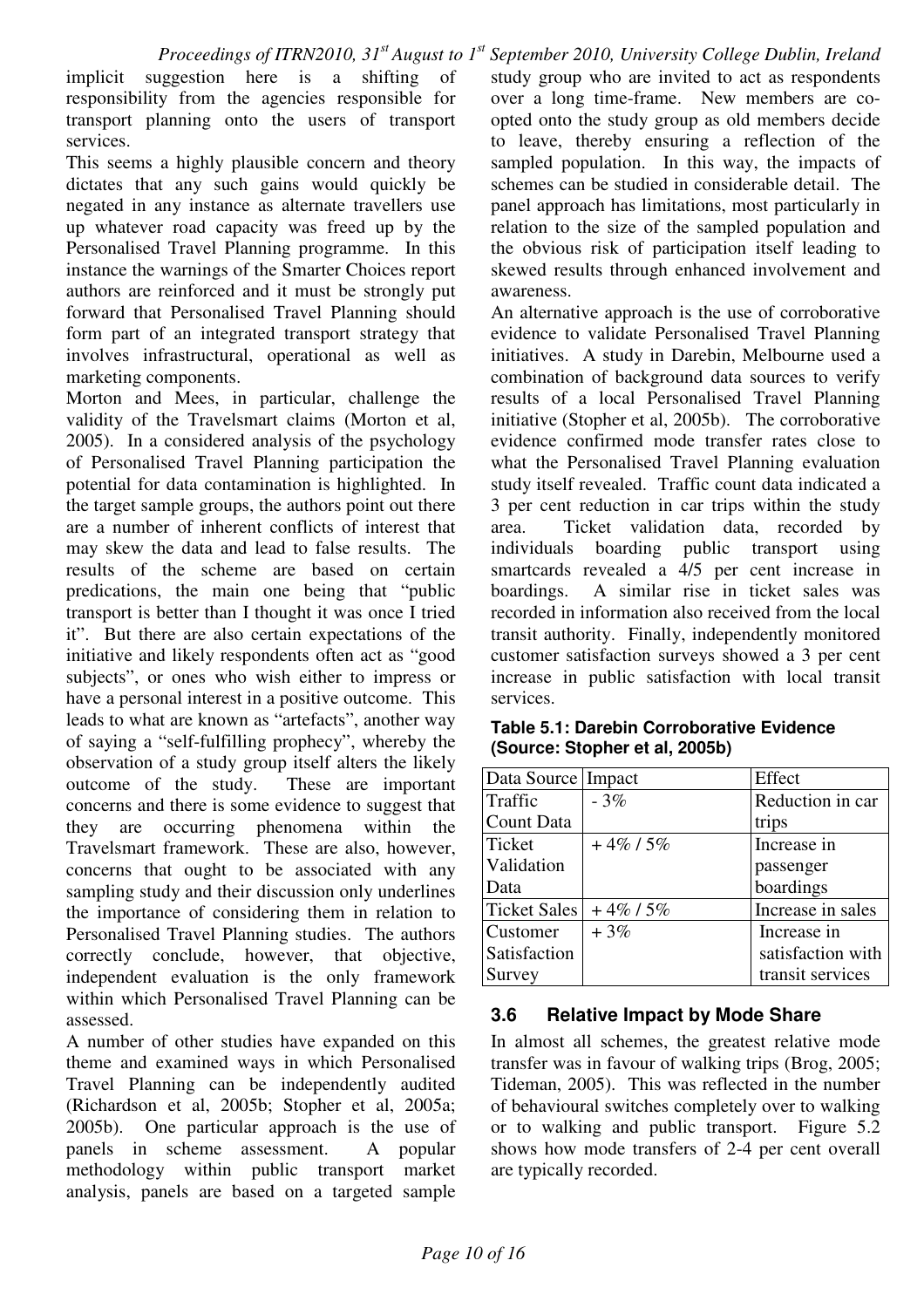This suggests that one of the main beneficial impacts of the scheme is on health levels among the target population. This is reflected by several costbenefit analyses that attempt to measure these benefits (Socialdata, 2003a; 2003b). In several of the schemes, the effect which information regarding the benefits of walking had on individual health was remarked upon (Corpuz et al, 2005; Sustrans, 2004a; 2004b). The logical extension of such an argument is that Personalised Travel Planning should involve some input or support from local or regional health authorities who would lend weight to marketing initiatives and would themselves benefit from reduced healthcare burdens.

James also analysed the impact of Personalised Travel Planning schemes undertaken in the Perth area on public transport patronage (James, 2004). By assessing ticketing records, the evaluative surveys conducted following the schemes delivery could be cross-checked. Tangible increases in ridership were recorded in each target area examined, which included South Perth (17 per cent increase), Cambridge, Perth (11 per cent increase), Marangaroo, Perth (5 per cent increase) and Fremantle (12 per cent increase). The lowest increase was in Subiaco, Perth where a 4 per cent increase was recorded. This was after a 15 per cent reduction in public transport operational capacity in the area during the programme, suggesting a net possible increase of up to 19 per cent. The use of public transport ticketing records offers a useful independent evaluation and auditing tool, something that will be discussed in greater detail below.

#### **Table 5.2: Effects of Individualised Marketing Initiatives in other markets (Source: Department for Transport, 2004)**

|                 | Control | Travelsmart | Fall in Car |
|-----------------|---------|-------------|-------------|
|                 |         |             | Usage       |
| South Perth     | 60%     | 52%         | $-14%$      |
| Nurnberg        | 44%     | 38%         | $-14%$      |
| Goteburg        |         |             | $-13%$      |
| Viernheim       |         |             | $-12%$      |
| <b>Brisbane</b> |         |             | $-10%$      |
| Portland        |         |             | $-8%$       |
| Kassel          | 48%     | 44%         | $-8%$       |
| Cambridge       | 60%     | 56%         | $-7%$       |
| Marangaroo      |         |             | $-4%$       |
| <b>Breisgau</b> | 44%     | 43%         | $-2\%$      |

Tendency Towards The Smarter Choices report observed potential improvements to off-peak public transport patronage. In Nurnberg and Kassel, 70 per cent of behaviour change in favour of public transport was accounted for by shopping and leisure trips. While this suggests that the impact on peakhour traffic is relatively lower, increased capacity utilisation is a considerable incentive to public transport service providers. In any case, overall peak hour car-as-driver trips are known to have been reduced in both Kassel (6 per cent) and Nurnberg (14 per cent) (Department for Transport, 2004a).

Local facility utilisation was also improved in a number of studies. Several of the schemes cited benefits to local businesses, both in terms of increased footfall, and lower congestion levels as net benefits of the scheme (Sustrans, 2004a).

#### **3.7 Self-reinforcement**

One particular feature among a large number of Personalised Travel Planning schemes is a tendency towards self-reinforcement. The overall assessment of Personalised Travel Planning initiatives, particularly those tending towards an individualised marketing approach, delivers a clear picture of success. What is remarkable in a number of schemes where continuing assessment took place was that mode share figures in the targeted areas continued to improve over time. This was in the absence of continued investment in the scheme and in comparison to neighbouring, control-group areas where the scheme was not carried out (Goulias, 2001; Department for Transport, 2004a; Stopher et al, 2005; Tideman, 2005).

James, in an independent assessment of the Perth pilot scheme, showed how the impacts of the scheme had been maintained two years after the programme had been delivered (James, 2004). Studies in Nurnberg and Kassel indicated sustained impacts 2 and 4 years later respectively.

#### **3.8 Targeting Areas for Personalised Travel Planning**

One final issue to be addressed regarding evaluation is the type of areas where Personalised Travel Planning is more or less likely to be successful. Interestingly, one of the least successful schemes was that conducted in Lambeth, London. Mode transfer rates achieved were low, as was the level of public interest in receiving information and incentives. This was possibly attributable to the absence of tailored incentives and information,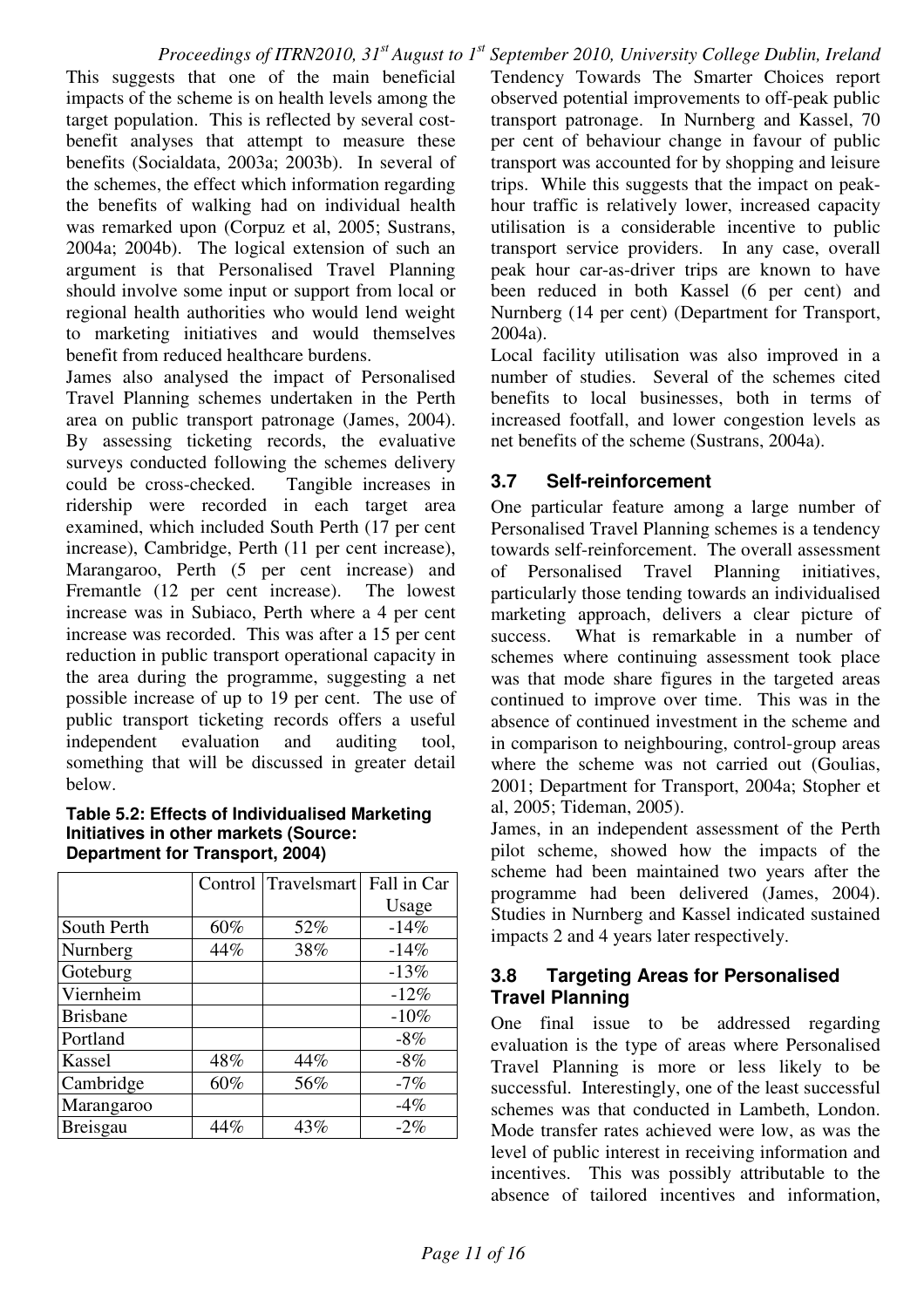unlike other individualised marketing programmes. Nevertheless the results from this low car-use, highdensity urban are that is comparatively well served by public transport is in contract to the results reported by consultants in other dissimilar places (Department for Transport, 2004a).

By comparison, in Gloucester, where car ownership was considered high by the local authorities and levels of congestion low, a significant level of sustained mode-transfer was achieved (Sustrans, 2004a). The evidence from these and other studies suggests that the Personalised Travel Planning approach is a good fit for medium-low density suburban areas, provided some potential for mode transfer to an accessible alternative exists.

The Smarter Choices report, based on its comprehensive assessment and case study interviews of all schemes within the UK, puts forward a list of likely relevant factors: -

- A recognition in the community concerned that there are traffic problems
- A fairly discrete and self contained community, with reasonable local services and facilities (not just a dormitory or satellite suburb)
- A reasonable level of public transport (and, ideally, some recent improvements in services)
- Some excess capacity on public transport
- A reasonable quality of environment for walking and cycling, including lower speeds and a people-friendly street scene
- Support from the local authority and other key partners, including public transport operators

Evidence from the Smarter Towns schemes, not addressed by the Smarter Choices study (the Smarter Towns initiative came about as a consequence of the Smarter Choices report) would also suggest that effective Land Use and Transportation Planning can influence the likely success of Personalised Travel Planning programmes (LTT, 2005a). Analysis of the three study areas indicated a correlation between the proportion of trips less than 3km and the potential for change. This is supported by results from other programmes where walking was seen as the biggest potential for mode transfer. The principle of locating employment uses in relative proximity to residential areas is now well recognised and an ever-increasing priority in area planning. The evidence from Personalised Travel Planning thus far serves to underline its importance in engineering the sustainable city. Ironically, it is the now discarded phenomenon of suburban, segregated land-use planning inherited from the garden city movement that can perhaps most benefit from the Personalised Travel Planning concept.

#### **4 CONCLUSION: PTP IN DUBLIN – A WORTHWHILE INITIATIVE?**

#### **4.1 Evaluation Issues**

The emerging evidence from an increasing library of scrutiny is that Personalised Travel Planning is an effective method for reducing car-usage in the long term and that it is justifiable on cost grounds (Department for Transport, 2004a; 2005a; Cohen, 2005). Furthermore, most of the available research suggests that there are considerable intangible benefits to community-health, local business and the environment that these should be factored into benefit-cost calculations. This evidence is supported by the rate at which the concept is expanding. Most major Australian cities now budget for ongoing Personalised Travel Planning programmes. In the UK it has been adopted as part of national strategy and extensive funding of initiatives has commenced. Personalised Travel Planning has bee successfully deployed in the US, Scandinavia and continental Europe (Brog, 2005).

Some criticism of Personalised Travel Planning schemes has come about, particularly within Australia, where the concept is perhaps most established. Most of this has been to do with the way in which schemes are evaluated. This has been echoed in the UK where official studies are recommending independent evaluation and auditing (Morton et al, 2005; Wilson, 2005).

Frameworks for such independent evaluation are emerging in Australia. Recently, a Personalised Travel Planning scheme in Victoria State was subjected to independent auditing using corroborative evidence (Stopher et al, 2005b). Results from traffic counters, public transport boardings and ticket sales all supported the results of the scheme. Analysis of bus boardings across a number of schemes in Australia, over an extended time period showed that the positive results are maintained in the medium to long term.

Similar results were found when public transport ridership figures were used to audit schemes in the UK. Overall, these schemes indicated mode transfer away from car usage, consistently, of 5 per cent - 10 per cent. Conservative estimates indicate that they support a benefit-cost ratio of at least 5:1. This is considered extremely favourable in transport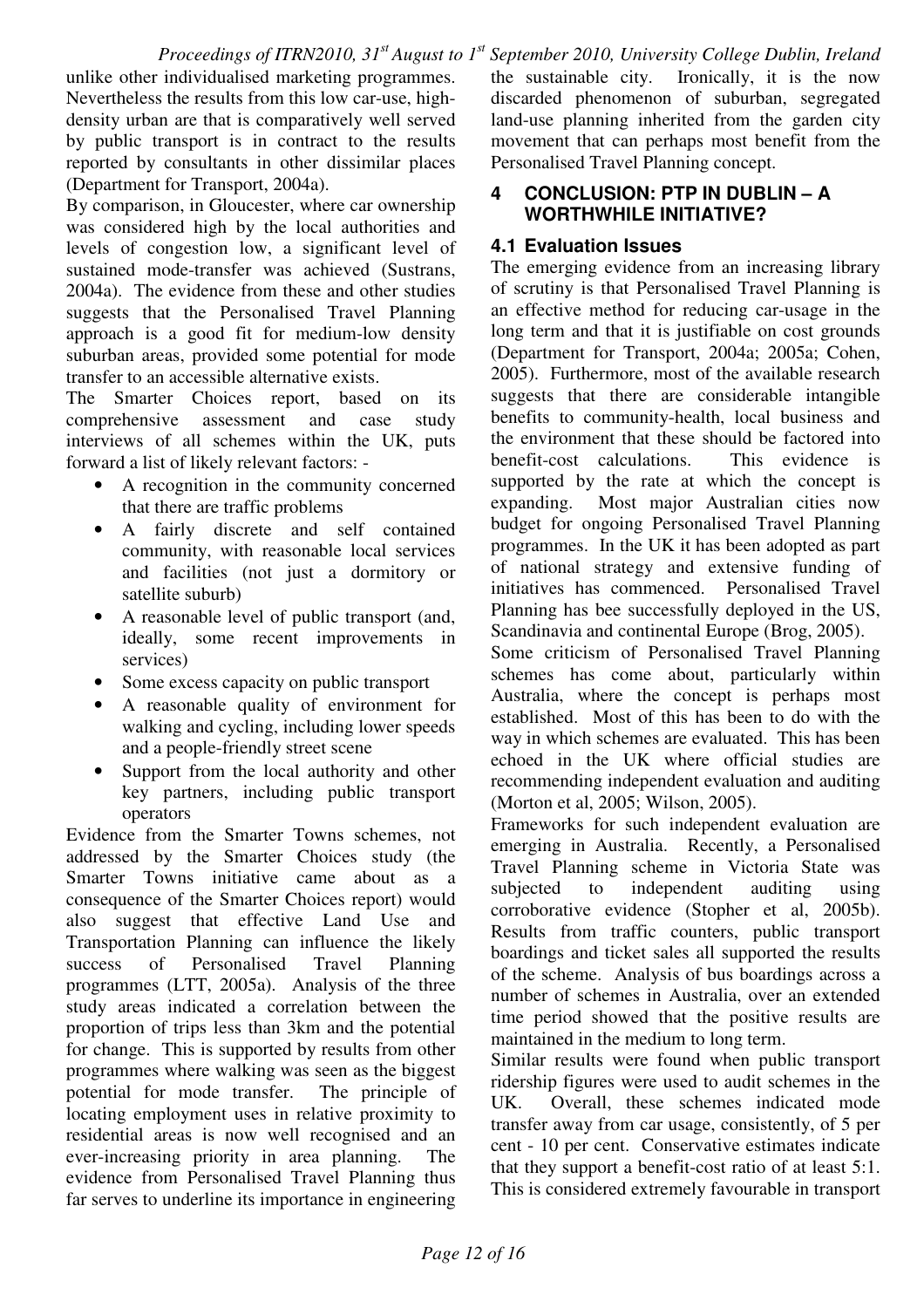planning terms. Many infrastructural schemes are deemed of merit with benefit-cost ratios of 2:1 or less (Cohen, 2005).

One of the commendable aspects of the Personalised Travel Planning process, in fact, has been the emphasis placed on evaluation and this has probably been influential in the successful evangelisation of the concept. Such evaluation of travel behaviour is worthwhile in its own right. When deployed as part of a Personalised Travel Planning programme, it could just as easily form an integrated part of a wider transport strategy. In fact, strong arguments exist in favour of doing this.

#### **4.2 Area Targeting Issues**

Another issue within the Personalised Travel Planning debate is what areas it is likely to be successful in. This is pertinent, too, in deciding whether or not it would be a success in Dublin. Proponents of Personalised Travel Planning schemes are phlegmatic about this. They point to positive results from virtually anywhere that Personalised Travel Planning has been deployed. Also, they point to commonalities found across apparently contrasting travel markets. There are indications to suggest, however, that the Greater Dublin Area does offer some challenges to Personalised Travel Planning. Ireland has reportedly the highest average car-mileage in the world and much of this activity is attributable to the Greater Dublin Area (Bannister et al, 2000). Also, analysis of 2002 Census data shows vastly contrasting travel patterns even within otherwise broadly similar city-sectors.

Nevertheless, evidence suggests that Personalised Travel Planning can succeed within adverse environments. It should be noted that transport in Perth is predominantly car-based. The model of public transport provision in most Australian cities is market-based with commercial operators competing for business on high demand routes. This is not the optimum system for maximising boardings and accessibility (Mees, 2000; Casey, 2005). Perth is a dispersed low-density city with limited rail provisions. In other words, conditions for the promotion of public transport are not considered ideal yet significant results were achieved by Personalised Travel Planning schemes. In Quedgeley, the area was specifically chosen for its high car ownership rate and available capacity on public transport (Sustrans, 2004a). However, no serious congestion was noted in the area prior to the study commencing. This indicates that there were no significant push factors in inducing mode transfer; yet tangible mode transfer did take place. Walking is also the biggest benefactor in terms of mode transfer in almost every scheme (Department for Transport, 2004a; Brog, 2005). The evidence

from the Sustainable Towns initiative where there was a clear relationship between distance to work and potential for change, suggests that areas where good land-use and transport planning has taken place are likely to display the biggest success rates (LTT, 2005a).

In the UK and Australia, however, higher success rates have been achieved in areas where demonstrable capacity existed on public transport routes. The Smarter Choices report was particularly effusive in suggesting that such schemes should be mixed in with harder measures, particularly service enhancements and demand management measures. Therefore, one recommendation would be to introduce Personalised Travel Planning schemes alongside new public transport initiatives.

#### **4.3 Methodology Issues**

The Smarter Choices report strongly points out that the projected changes in traffic levels and reduction in congestion, while large, are likely to attract more car use by other individuals (Department for Transport, 2004a). This would offset the benefit of the initial behaviour-change unless there are measures in place to prevent this. Therefore, the measured reallocation of road space to public and non-motorised modes can reinforce the initial programme and provide further inducements to switch modes among other users.

Of the various methodologies examined a number of features emerged as likely to be transferable to the Dublin market and contribute to successful mode transfer.

- Personalised Travel Planning Marketing Programme. A marketing programme that will assess the targets of the programme, the most appropriate means of delivering those targets and an accompanying but independent system of ongoing monitoring, feedback and improvement;
- Household surveys. The programme would rely on quality information derived from all individual households within the study area. Based on this information, fitting proposals can be devised to suit the needs of residents;
- Information tailoring and provision. The success of the scheme is based on the provision of tailored and relevant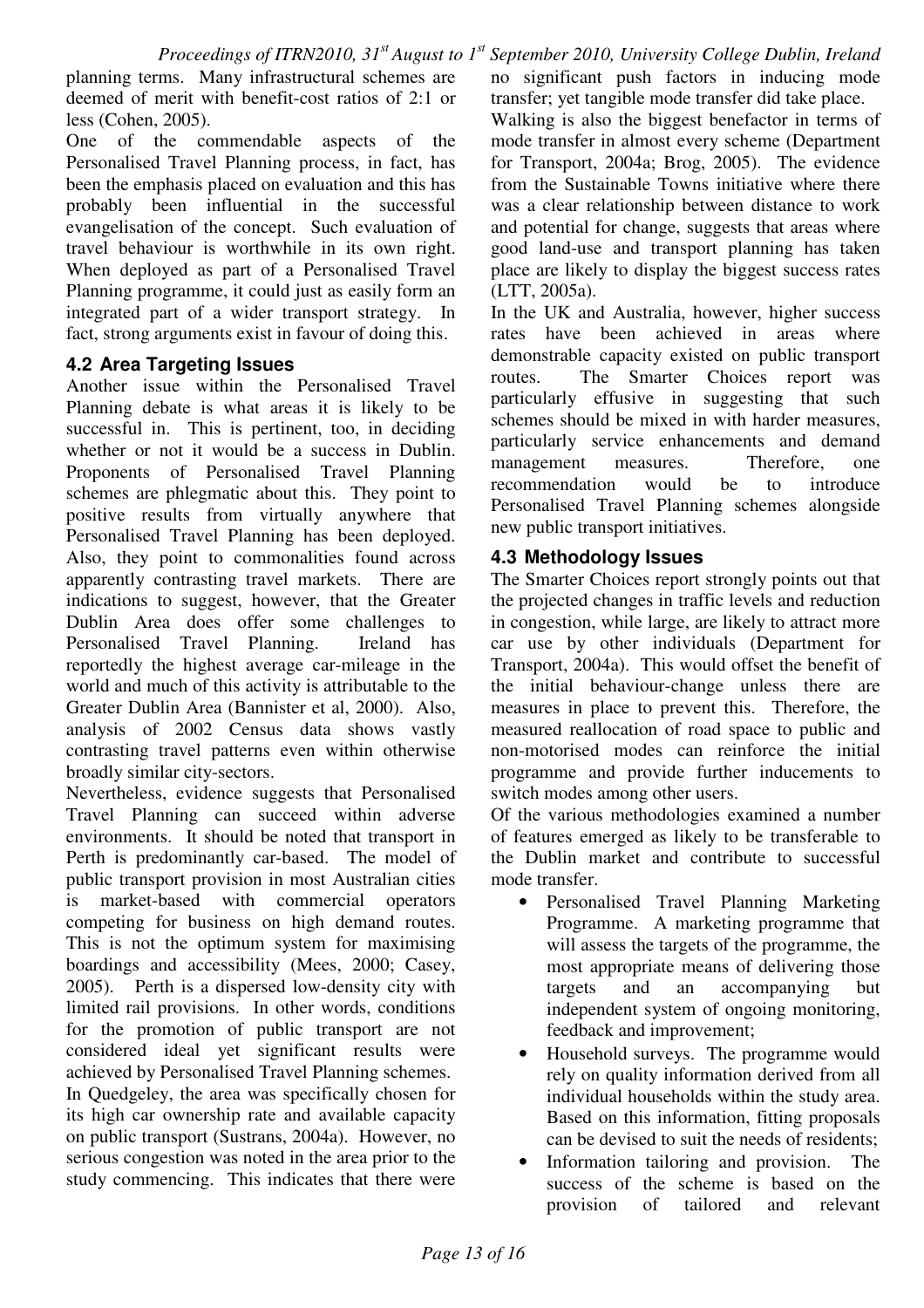*Proceedings of ITRN2010, 31st August to 1st September 2010, University College Dublin, Ireland* information to each user. The preparation of travel packs with utilities such as localised bus timetables, walking information and other elements would need to be prepared as part of a programme; principle of marketing is product development and this is something that can take place within Personalised Travel Planning programmes. **4.4 Organisational Issues** 

- Incentivisation. As part of a marketing strategy, incentives can be organised, such as free bus passes and vouchers for cyclestores, to promote increased use of public transport and non-motorised transport.
- Monitoring. In order to measure the success of the entire scheme as well as individual initiatives within the scheme, independently undertaken monitoring and evaluation against key performance indicators should be undertaken. The use of corroborative evidence appears to be highly valuable also;
- Formulation of individual initiatives. The overall programme will be a composite of several sub-initiatives, as deemed appropriate to the local area. These may include, among others, all or some of the following: Teleworking initiatives; School travel plans; Car-sharing / pooling initiatives; Cycle to work initiatives; Walk to PT initiatives; PT incentivisation schemes. Outreach programmes to related or compatible community organisations have also been successfully achieved in some Australian markets (Tideman, 2005).

An area that may need further analysis or piloting within the Greater Dublin Area is that of establishing contact methods. This is something that may naturally vary from market to market. While telephone contact is probably the quickest and cheapest mode of establishing initial contact and was very successful in many Australian pilots, it was less successful in some UK studies where door-to-door contact was reverted to (Socialdata, 2003a; Sustrans, 2004a). Door-to-door contact has been demonstrably successful in Adamstown but the question of transferability to much larger programs must be applied (South Dublin County Council, 2010).

Feedback processes have not been highlighted as part of previous Personalised Travel Planning studies. This is surprising given both the involvement of public transport agencies and also the high quality of information that can be assembled from a community relating to travel and mobility. It would seem an apparent waste of resources not to feed this information back into improved areas and services. A fundamental A notable feature of all Personalised Travel Planning schemes is the involvement of a large number of entities. Personalised Travel Planning schemes are targeted at communities. Who these are and how they should be involved can best be identified by analysing who benefits from the concept.

Naturally the community themselves benefit and their involvement is tacit. Transport agencies benefit through increased ridership and a scheme is unlikely to have credibility without their involvement. The local authority is responsible for the area and any improvements to its character or amenity accrue to it. In new development areas, the developer may also benefit financially from increased marketing opportunities.

However, there are also significant environmental and health benefits that may occur as a result of the scheme. These can have a reductive impact on the budgets of both environmental departments and health departments. Safety authorities may also benefit through indirect expedition of their aims.

Experience indicates that environmental and health issues are effective marketing tools. Therefore, a strong argument exists for a partnership approach to coordinating Personalised Travel Planning initiatives. Such has successfully been the case in, for example, the UK where up to 10 logos have been published on literature and marketing collateral. In fact, the preparation and collation of such materials is a practical example of how such a partnership can work together to deliver the scheme.

Since the benefits of Personalised Travel Planning are dispersed, it is reasonable to suggest that so should be the costs. This is a consideration in raising the budget for schemes. For example, in the majority of Australian schemes, the budget comes not from transportation departments or local authorities, but from national and state greenhouse funds.

#### **4.5 Conclusions**

This study has examined the potential for Originbased Mobility Management Plans, most specifically the newly emerging concept referred to as Personalised Travel Planning, in the Greater Dublin Area. The concept has been undoubtedly successful in other markets, as testified by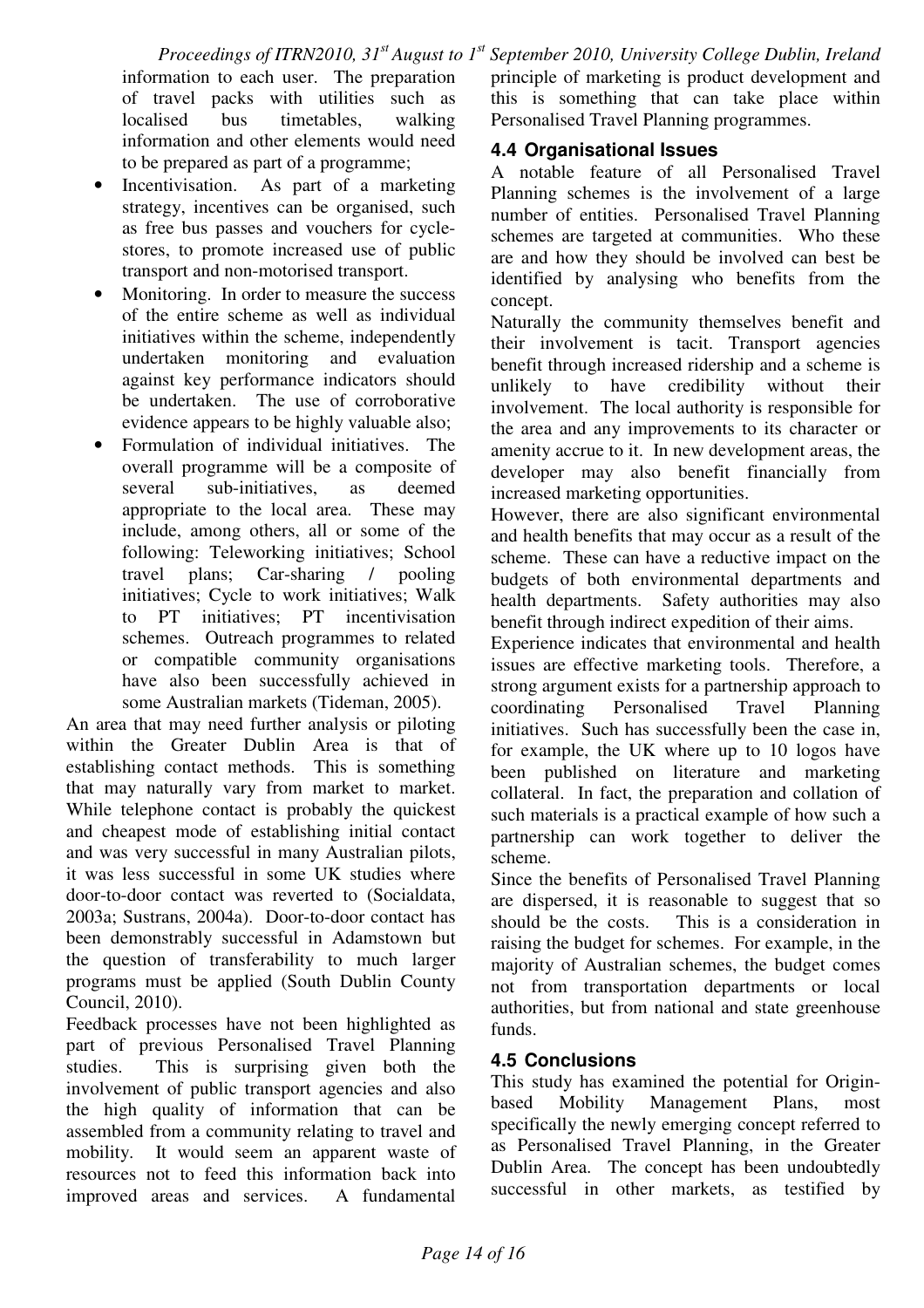numerous independent and official sources. In addition, it has proved successful within areas demonstrating what may be described as adverse conditions for sustainable travel planning. Without the benefit of any direct applications within Ireland, it would appear to be an applicable methodology. Caveats from independent sources should be gleaned; some form of independent evaluation needs to be incorporated, for example. A high-level study in the UK, the Smarter Choices report, confirms the effectiveness of the scheme but concludes strongly that its real potential will only be realised when integrated into an overall transport strategy incorporating effective demand management measures.

#### **4.6 Future Matters**

The concept of Personalised Travel Planning is a relatively new one within transport planning. The overall area of behavioural-side policies can itself be identified as a new wave in the science of transport planning (Department for Transport, 2004a). Traditionally transport planning focussed on the delivery of infrastructure. Later, principles such as demand management and Land Use and Transportation Planning emerged (Buchanan, 1960). Behavioural-side planning is a new and relevant aspect to transport planning. Much of it is focussed on communicating with communities and as such it is very focussed on marketing. This in itself presents challenges to transport planners who are largely untrained in complex marketing concepts such as identifying "Stages of Change", for example (Davis, 2005).

Many analysts of Personalised Travel Planning complain of credibility issues when they quote benefit-cost ratios of anything between 5:1 up to 15:1, even though all the empirical evidence suggest that this is so (Cohen, 2005). It could be that this is a rational market response to the infinitesimally small resources that are applied to marketing alternatives to the car when compared with that invested in marketing the car.

The area of carbon-emissions trading is a matter that should be explored in relation to Personalised Travel Planning. Both seek to find market-based solutions to environmental problems. The potential for carbon emission reduction should not be lost on the proponents of Personalised Travel Planning and this could potentially provide a further revenue source to fund the scheme (Economist, 2002).

The main aim of Personalised Travel Planning must be, however, the reduction of car-based travel in favour of more sustainable options. A useful

analogy to illustrate the potential effectiveness of the scheme is the potential for turning a vicious cycle into a virtuous cycle.

Increasing congestion can be described as a vicious cycle, whereby roads become clogged, public transport services deteriorate, forcing more travellers into the car, causing roads to become clogged, etc.

A virtuous cycle, on the other hand would show people opting for public transport, revenue for public transport, to be reinvested in better services, enticing more people onto public transport, etc.

To cause a transition from one cycle to another requires a three-stage process within a transport system: -

- a) intervention
- b) momentum
- c) partnership approach

An intervention is required to halt the downward decline. A series of measures are required to give momentum to the upward cycle. A partnership approach between the responsible stakeholders is required to maintain momentum. A Personalised Travel Planning scheme can represent an intervention. However, it is unlikely to fulfil its full potential without measures to give it momentum and without a partnership approach to maintain the momentum.

#### **ACKNOWLEDGEMENTS**

The author gratefully acknowledges Edel Kelly and Vanessa Hand of the Dublin City Council Roads and Traffic Planning Division for enabling the Drimnagh Benchmarking Survey as part of the Smarter Travel Town bid. Also Catherine Bates and Elena Gamble of the DIT *Students Learning With Communities* Office for facilitating the community learning exercise.

#### **REFERENCES**

Banister, David and Berechman, Joseph. *Transport Investment and Economic Development,* UCL Press, 2000.

Brog, Werner. "Identifying and Achieving the Potential for Changing Behaviour: experience from the Sustainable Travel Towns and International Programmes", paper to the *Smarter Choices Conference*, London, November 2005

Cohen, Tom. "Demonstrating the Value for Money of Smarter Choices", paper to the *Smarter Choices Conference*, London, November 2005